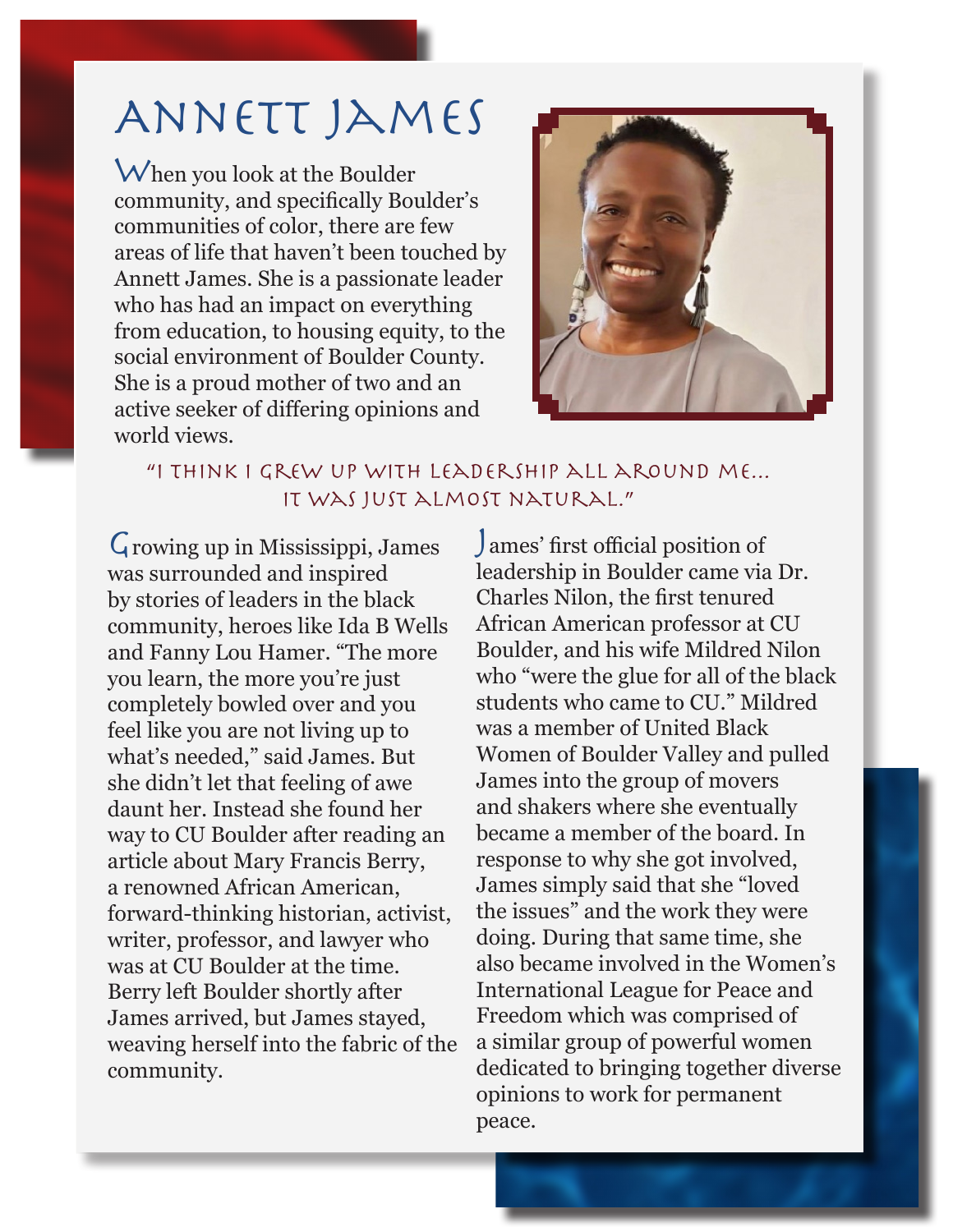Over the time she has lived in Boulder, James has continued to be involved in nearly every aspect of life for Boulder's communities of color and specifically its black community. She was a founding member and became the president of the Boulder County chapter of the NAACP, the National Association for the Advancement of Colored People a civil rights organization formed in the early 1900s focused on improving every aspect of life for communities of color and different religious backgrounds. Through her leadership, NAACP of Boulder County has tackled issues from housing equity, to safety, to education, to tackling the roots of the school-to-prison pipeline.

One of the projects that James is most passionate about currently is a program that the NAACP has started to work with local companies to improve how they handle issues relating to diversity, equity and inclusion. Many companies are beginning to see the value of having a more diverse and welcoming workforce both because "they understand that it's important to their bottom line," but also James says she is "seeing more and more that they are understanding the moral side" of how they do business and who they bring in to support that mission.

James and the NAACP are working to support these companies in understanding how they can hire, support and attract more diverse candidates.

Another project that has been taken on by the NAACP under James's leadership has been looking into legislation to combat the schoolto-prison pipeline. This is the term given to the devastating trend of students being pushed out of our school systems and into the juvenile criminal justice system. This system has deep roots and recent changes such as zero-tolerance policies and police presence in schools, which were put in place to protect against the rise in school shootings, have led to a steeply increasing rate of suspensions and expulsions for minor infractions. Once in this cycle, many students struggle to get back on track with their education as the system is working against them. The education committee of the NAACP has been focusing on legislation that gets at the roots of this system in Colorado schools and is hoping to bring it to the next legislative session of the Colorado Congress.